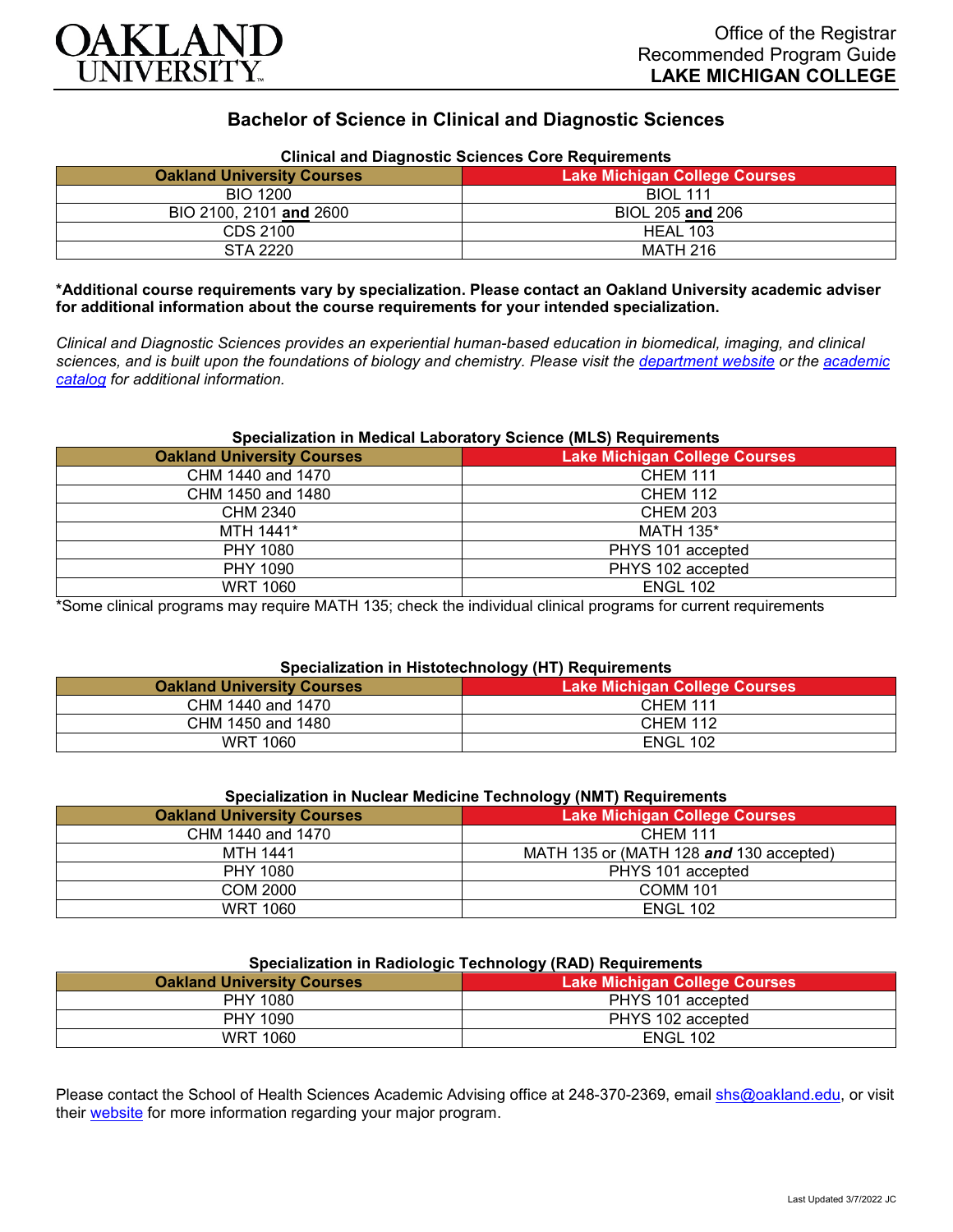

# **Bachelor of Science in Clinical and Diagnostic Sciences**

| <b>Clinical and Diagnostic Sciences Core Requirements</b> |                                      |
|-----------------------------------------------------------|--------------------------------------|
| <b>Oakland University Courses</b>                         | <b>Lake Michigan College Courses</b> |
| <b>BIO 1200</b>                                           | <b>BIOL 111</b>                      |
| BIO 2100, 2101 and 2600                                   | BIOL 205 and 206                     |
| CDS 2100                                                  | HEAL 103                             |
| STA 2220                                                  | <b>MATH 216</b>                      |

**\*Additional course requirements vary by specialization. Please contact an Oakland University academic adviser for additional information about the course requirements for your intended specialization.**

*Clinical and Diagnostic Sciences provides an experiential human-based education in biomedical, imaging, and clinical sciences, and is built upon the foundations of biology and chemistry. Please visit the [department website](https://www.oakland.edu/shs/clinical-and-diagnostic-sciences/) or the [academic](http://catalog.oakland.edu/preview_program.php?catoid=53&poid=8663)  [catalog](http://catalog.oakland.edu/preview_program.php?catoid=53&poid=8663) for additional information.*

#### **Specialization in Pre-Clinical Professions (Medicine, Dentistry, Optometry, Veterinary Medicine) Requirements**

| <b>Oakland University Courses</b>               | <b>Lake Michigan College Courses</b>             |
|-------------------------------------------------|--------------------------------------------------|
| CHM 1440 and 1470                               | <b>CHEM 111</b>                                  |
| CHM 1450 and 1480                               | <b>CHEM 112</b>                                  |
| CHM 2340, 2350, and 2370                        | CHEM 203 and 204                                 |
| PHY 1010 and 1100                               | <b>PHYS 101</b>                                  |
| PHY 1020 and 1110                               | <b>PHYS 102</b>                                  |
| WRT 1060                                        | <b>ENGL 102</b>                                  |
| Elective Credits (more options available at OU) | ENGL 101; HEAL 113; MATH 135; MATH 151; PSYC 203 |

### **Specialization in Pre-Pharmacy Requirements**

| <b>Oakland University Courses</b> | <b>Lake Michigan College Courses</b> |
|-----------------------------------|--------------------------------------|
| CHM 1440 and 1470                 | CHEM 111                             |
| CHM 1450 and 1480                 | <b>CHEM 112</b>                      |
| CHM 2340, 2350, and 2370          | CHEM 203 and 204                     |
| MTH 1554                          | <b>MATH 151</b>                      |
| PHY 1010 and 1100                 | <b>PHYS 101</b>                      |
| WRT 1060                          | <b>ENGL 102</b>                      |

#### **Specialization in Pre-Physician Assistant Requirements**

| <b>Oakland University Courses</b> | <b>Lake Michigan College Courses</b>       |
|-----------------------------------|--------------------------------------------|
| <b>BIO 1201</b>                   | Satisfied by completing (BIOL 111 and 112) |
| CHM 1440 and 1470                 | <b>CHEM 111</b>                            |
| CHM 1450 and 1480                 | <b>CHEM 112</b>                            |
| CHM 2340                          | <b>CHEM 203</b>                            |
| NTR 2500                          | <b>HEAL 113</b>                            |
| PHY 1010 and 1100                 | <b>PHYS 101</b>                            |
| <b>PSY 1000</b>                   | <b>PSYC 201</b>                            |
| <b>PSY 2250</b>                   | <b>PSYC 203</b>                            |
| <b>WRT 1060</b>                   | <b>ENGL 102</b>                            |

Please contact the School of Health Sciences Academic Advising office at 248-370-2369, email [shs@oakland.edu,](mailto:shs@oakland.edu) or visit their [website](http://www.oakland.edu/shs/advising) for more information regarding your major program.